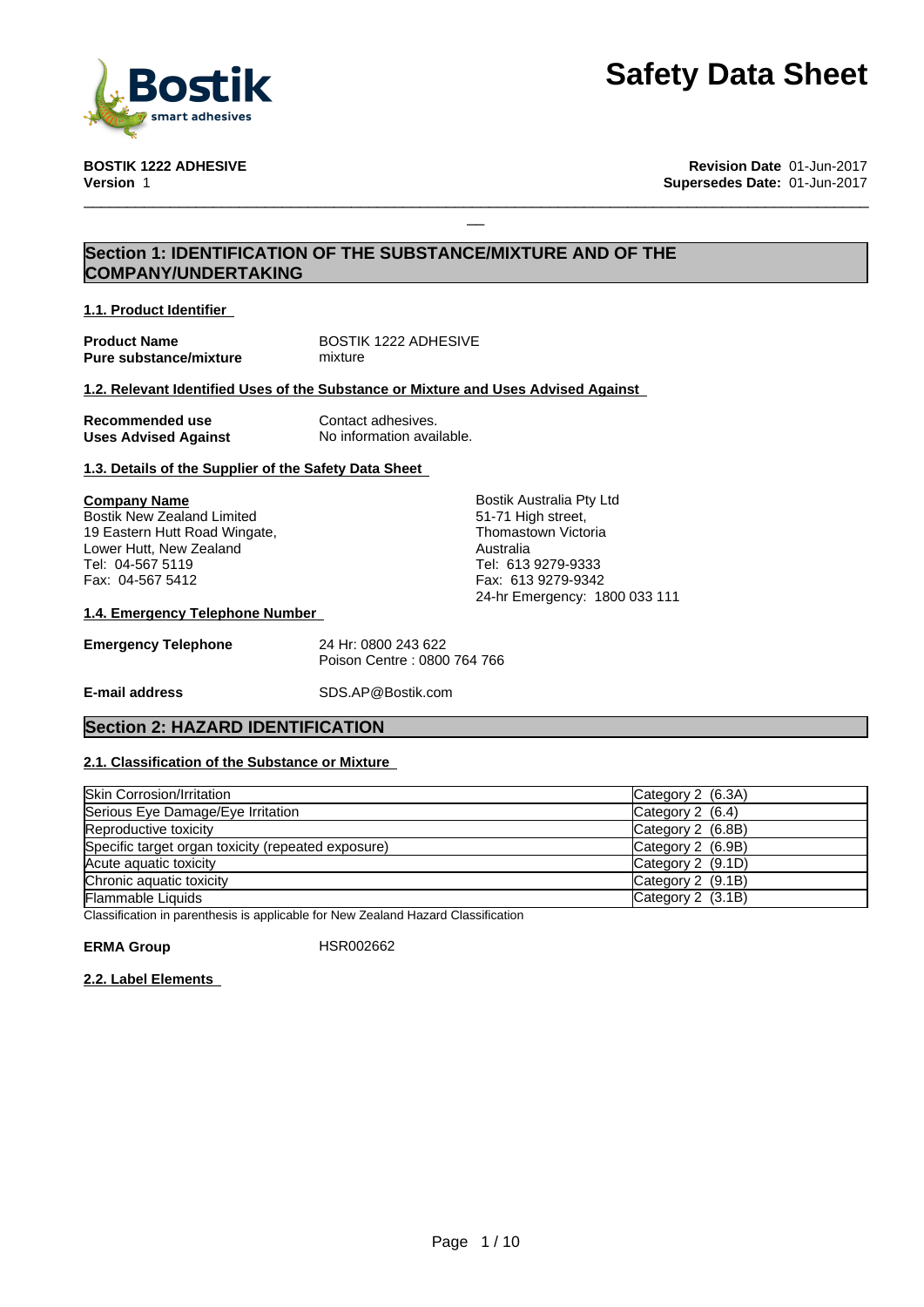\_\_\_\_\_\_\_\_\_\_\_\_\_\_\_\_\_\_\_\_\_\_\_\_\_\_\_\_\_\_\_\_\_\_\_\_\_\_\_\_\_\_\_\_\_\_\_\_\_\_\_\_\_\_\_\_\_\_\_\_\_\_\_\_\_\_\_\_\_\_\_\_\_\_\_\_\_\_\_\_\_\_\_\_\_\_\_\_\_\_\_



### **Hazard statements**

- H315 Causes skin irritation
- H319 Causes serious eye irritation
- H361 Suspected of damaging fertility or the unborn child
- H373 May cause damage to organs through prolonged or repeated exposure
- H411 Toxic to aquatic life with long lasting effects
- H225 Highly flammable liquid and vapor

### **Precautionary Statements - Prevention**

P201 - Obtain special instructions before use

- P202 Do not handle until all safety precautions have been read and understood
- P281 Use personal protective equipment as required
- P264 Wash face, hands and any exposed skin thoroughly after handling
- P260 Do not breathe dust/fume/gas/mist/vapors/spray
- P273 Avoid release to the environment
- P210 Keep away from heat/sparks/open flames/hot surfaces. No smoking
- P233 Keep container tightly closed
- P240 Ground/bond container and receiving equipment
- P241 Use explosion-proof electrical/ ventilating/ lighting/ equipment
- P242 Use only non-sparking tools

P243 - Take precautionary measures against static discharge

### **Precautionary Statements - Response**

P321 - Specific treatment (see supplemental first aid instructions on this label)

### **Skin**

P332 + P313 - If skin irritation occurs: Get medical advice/attention

P303 + P361 + P353 - IF ON SKIN (or hair): Remove/Take off immediately all contaminated clothing. Rinse skin with water/shower

P363 - Wash contaminated clothing before reuse

### **EYES**

P305 + P351 + P338 - IF IN EYES: Rinse cautiously with water for several minutes. Remove contact lenses, if present and easy to do. Continue rinsing

P337 + P313 - If eye irritation persists: Get medical advice/attention

### **Fire**

In case of fire: Use CO2, dry chemical, or foam to extinguish

**Spill** P391 - Collect spillage

# **Precautionary Statements - Storage**

### P405 - Store locked up

P403 + P235 - Store in a well-ventilated place. Keep cool

### **Precautionary Statements - Disposal**

P501 - Dispose of contents/container to an approved waste disposal plant

### **2.3. Other Hazards**

• May be fatal if swallowed and enters airways

• May be harmful if swallowed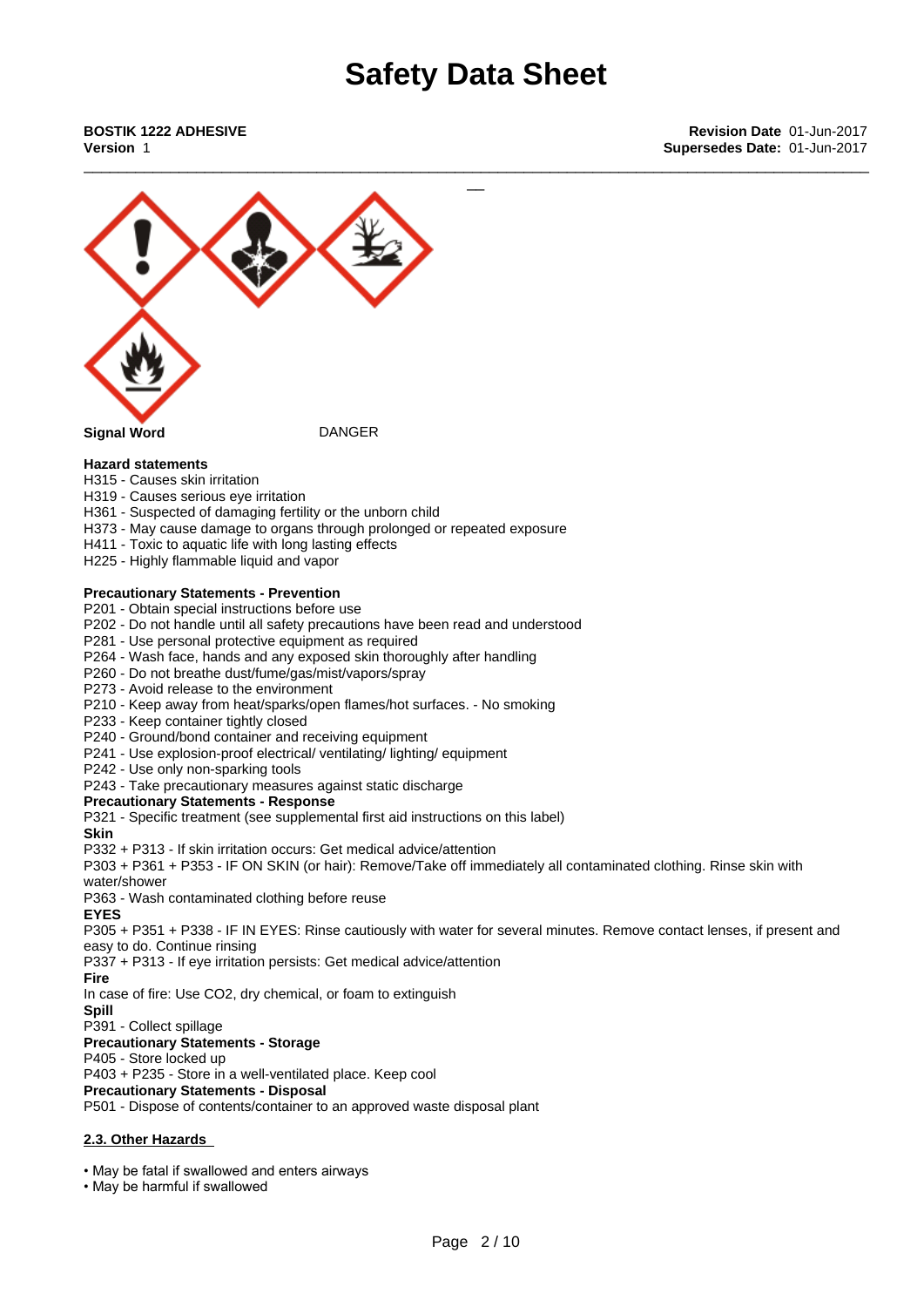\_\_\_\_\_\_\_\_\_\_\_\_\_\_\_\_\_\_\_\_\_\_\_\_\_\_\_\_\_\_\_\_\_\_\_\_\_\_\_\_\_\_\_\_\_\_\_\_\_\_\_\_\_\_\_\_\_\_\_\_\_\_\_\_\_\_\_\_\_\_\_\_\_\_\_\_\_\_\_\_\_\_\_\_\_\_\_\_\_\_\_

# **Section 3: COMPOSITION/INFORMATION ON INGREDIENTS**

# **3.1 Substances**

Mixture

# **3.2 Mixtures**

| <b>Chemical Name</b> | <b>CAS No.</b> | Weight-%   |
|----------------------|----------------|------------|
| Methyl ethyl ketone  | 78-93-3        | $20 - 40$  |
| Toluene              | 108-88-3       | $20 - 540$ |
| Cyclohexane          | 110-82-7       | $5 - 10$   |
| Methylcyclohexane    | 108-87-2       | - <5       |
| Hexane               | 110-54-3       | - 3        |
| Acetone              | 67-64-1        | - <3       |
| Zinc oxide           | 1314-13-2      | $0.1 - 1$  |

*\*\*\* Any remaining ingredients are not hazardous*

# **Section 4: FIRST AID MEASURES**

### **4.1. Description of First Aid Measures**

| <b>General Advice</b>                                            | If medical advice is needed, have product container or label at hand.                                                                                                                                 |
|------------------------------------------------------------------|-------------------------------------------------------------------------------------------------------------------------------------------------------------------------------------------------------|
| <b>Inhalation</b>                                                | Remove to fresh air.                                                                                                                                                                                  |
| <b>Skin Contact</b>                                              | Wash with plenty of soap and water. If skin irritation occurs: Get medical advice/<br>attention.                                                                                                      |
| Eye contact                                                      | In case of contact with eyes, rinse immediately with plenty of water and seek medical<br>advice. Remove contact lenses, if present and easy to do. Continue rinsing. Call a<br>physician immediately. |
| Ingestion                                                        | If swallowed, do not induce vomiting: seek medical advice immediately and show this<br>container or label.                                                                                            |
| Self-protection of the First Aider                               | Use personal protection recommended in Section 8. Isolate the hazard area and deny<br>entry to unnecessary and unprotected personnel.                                                                 |
| 4.2. Most Important Symptoms and Effects, Both Acute and Delayed |                                                                                                                                                                                                       |
| <b>Symptoms</b>                                                  | None known.                                                                                                                                                                                           |
|                                                                  | 4.3. Indication of Any Immediate Medical Attention and Special Treatment Needed                                                                                                                       |
| Note to physicians                                               | Treat symptomatically.                                                                                                                                                                                |
|                                                                  |                                                                                                                                                                                                       |

**4.4. Reference to Other Sections**

**Reference to Other Sections** See Section 12:ECOLOGICAL INFORMATION. Section 7: HANDLING AND STORAGE. Section 8: EXPOSURE CONTROLS/PERSONAL PROTECTION.

# **Section 5: FIRE-FIGHTING MEASURES**

**5.1. Extinguishing Media**

**Suitable Extinguishing Media** Use CO2, dry chemical, or foam.

**Unsuitable Extinguishing Media** No information available.

### **5.2. Special Hazards Arising from the Substance or Mixture**

**Specific Hazards Arising from the** Carbon monoxide, carbon dioxide and unburned hydrocarbons (smoke). **Chemical**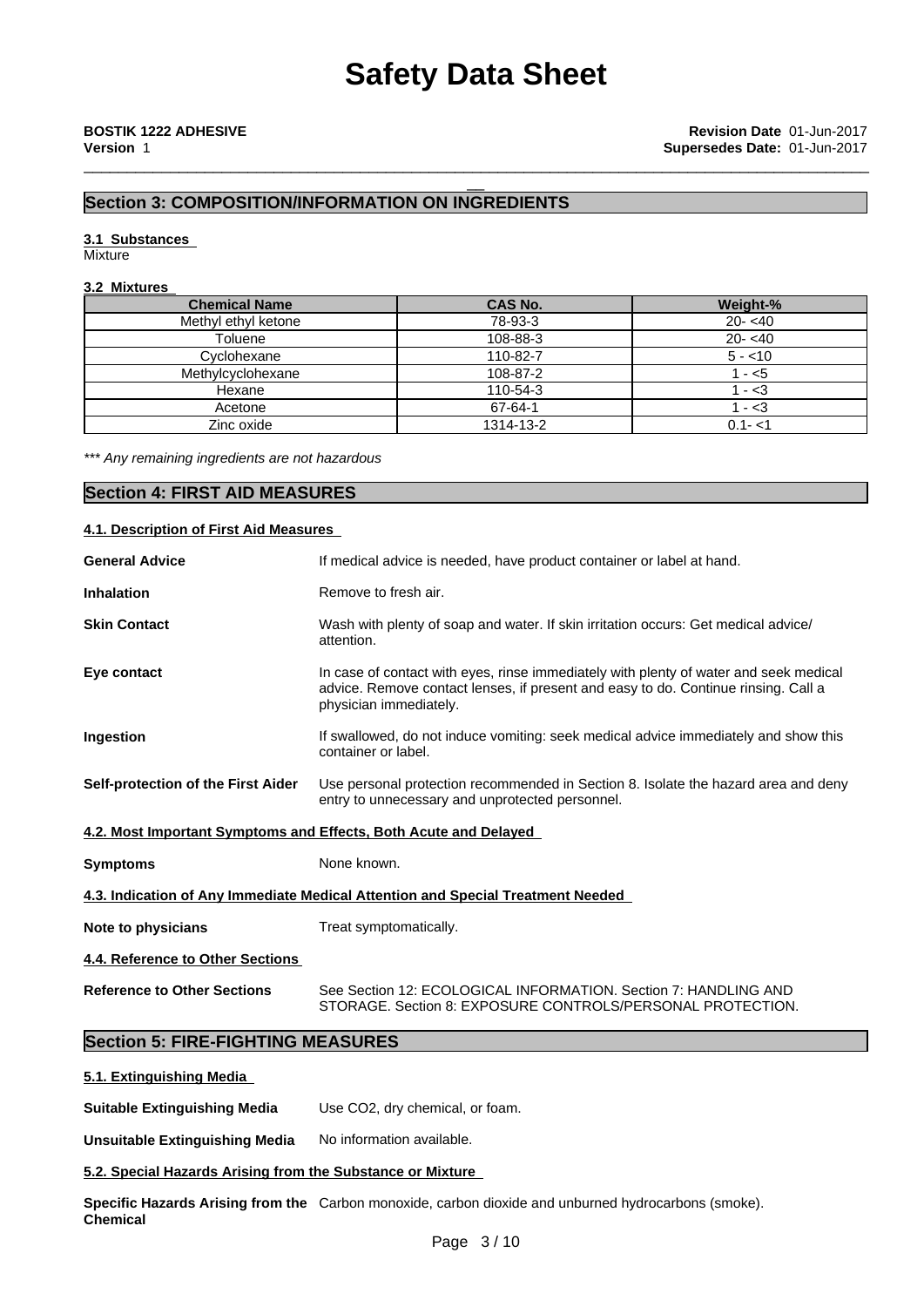\_\_\_\_\_\_\_\_\_\_\_\_\_\_\_\_\_\_\_\_\_\_\_\_\_\_\_\_\_\_\_\_\_\_\_\_\_\_\_\_\_\_\_\_\_\_\_\_\_\_\_\_\_\_\_\_\_\_\_\_\_\_\_\_\_\_\_\_\_\_\_\_\_\_\_\_\_\_\_\_\_\_\_\_\_\_\_\_\_\_\_

# **5.3. Advice for Firefighters**

**Special Protective Equipment for** Wear self contained breathing apparatus for fire fighting if necessary. **Fire-fighters**

# **Section 6: ACCIDENTAL RELEASE MEASURES**

# **6.1. Personal Precautions, Protective Equipment and Emergency Procedures**

| <b>Personal Precautions</b>                               | Remove all sources of ignition. Evacuate personnel to safe areas. Ensure adequate<br>ventilation, especially in confined areas.                                                                                                                                                                                                                                                              |  |
|-----------------------------------------------------------|----------------------------------------------------------------------------------------------------------------------------------------------------------------------------------------------------------------------------------------------------------------------------------------------------------------------------------------------------------------------------------------------|--|
| <b>For Emergency Responders</b>                           | Use personal protection recommended in Section 8. Isolate the hazard area and deny<br>entry to unnecessary and unprotected personnel.                                                                                                                                                                                                                                                        |  |
| <b>6.2. Environmental Precautions</b>                     |                                                                                                                                                                                                                                                                                                                                                                                              |  |
| <b>Environmental Precautions</b>                          | Do not empty into drains, dispose of this material and its container at hazardous or<br>special waste collection point.                                                                                                                                                                                                                                                                      |  |
| 6.3. Methods and Material for Containment and Cleaning up |                                                                                                                                                                                                                                                                                                                                                                                              |  |
| <b>Methods for Containment</b>                            | Dike far ahead of spill; use dry sand to contain the flow of material. Contain and collect<br>spillage with non-combustible absorbent material, (e.g. sand, earth, diatomaceous earth,<br>vermiculite) and place in container for disposal according to local / national regulations<br>(see Section 13).                                                                                    |  |
| <b>Methods for Cleaning up</b>                            | With clean shovel place material into clean, dry container and cover loosely; move<br>containers from spill area. Take up with sand or other non-combustible absorbent<br>material and place into containers for later disposal. Cover liquid spill with sand, earth or<br>other non-combustible absorbent material. Cover powder spill with plastic sheet or tarp<br>to minimize spreading. |  |
| 6.4. Reference to other sections                          |                                                                                                                                                                                                                                                                                                                                                                                              |  |
| <b>Reference to Other Sections</b>                        | See Section 12: ECOLOGICAL INFORMATION<br>Section 7: HANDLING AND STORAGE<br>Section 8: EXPOSURE CONTROLS/PERSONAL PROTECTION                                                                                                                                                                                                                                                                |  |

# **Section 7: HANDLING AND STORAGE**

# **7.1. Precautions for Safe Handling**

| <b>Advice on Safe Handling</b>                                    | Keep away from heat/sparks/open flames/hot surfaces. - No smoking. Take<br>precautionary measures against static charges. Use explosion-proof<br>electrical/ventilating/lighting/equipment. |  |
|-------------------------------------------------------------------|---------------------------------------------------------------------------------------------------------------------------------------------------------------------------------------------|--|
| 7.2. Conditions for Safe Storage, including any Incompatibilities |                                                                                                                                                                                             |  |
| <b>General Hygiene Considerations</b>                             | Do not eat, drink or smoke when using this product. Regular cleaning of equipment, work<br>area and clothing is recommended.                                                                |  |
| <b>Storage Conditions</b>                                         | Keep only in the original container/package in a cool well-ventilated place. Protect from<br>moisture.                                                                                      |  |
| <b>Incompatible Materials</b>                                     | Strong acids and bases                                                                                                                                                                      |  |
| 7.3. Specific End Use(s)                                          |                                                                                                                                                                                             |  |
| <b>Other Information</b>                                          | No information available.                                                                                                                                                                   |  |
| 7.4. References to Other Sections                                 |                                                                                                                                                                                             |  |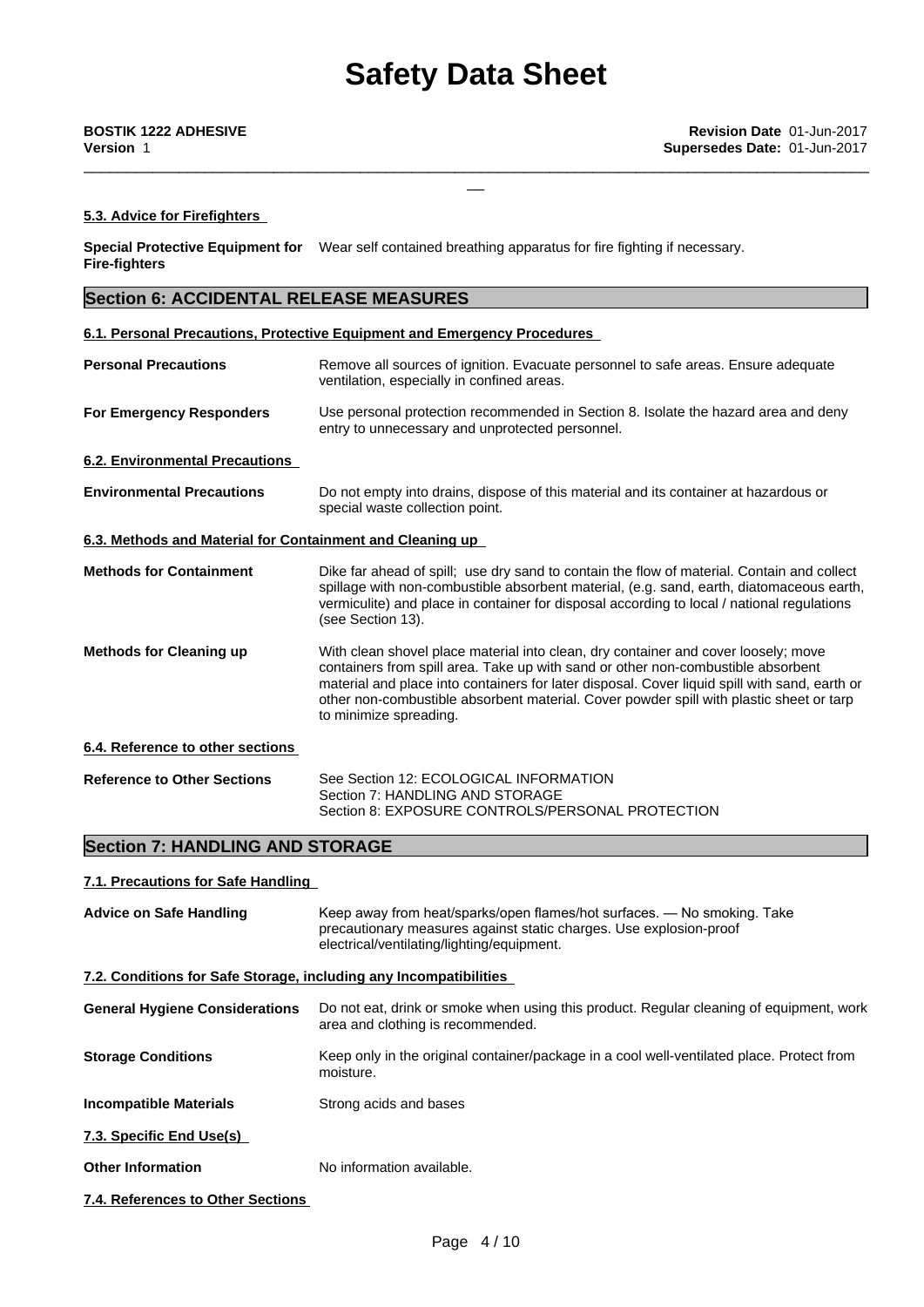**Reference to Other Sections** See Section 12:ECOLOGICAL INFORMATION. Section 7: HANDLING AND STORAGE. Section 8: EXPOSURE CONTROLS/PERSONAL PROTECTION.

\_\_\_\_\_\_\_\_\_\_\_\_\_\_\_\_\_\_\_\_\_\_\_\_\_\_\_\_\_\_\_\_\_\_\_\_\_\_\_\_\_\_\_\_\_\_\_\_\_\_\_\_\_\_\_\_\_\_\_\_\_\_\_\_\_\_\_\_\_\_\_\_\_\_\_\_\_\_\_\_\_\_\_\_\_\_\_\_\_\_\_

# **Section 8: EXPOSURE CONTROLS/PERSONAL PROTECTION**

### **8.1. Control Parameters**

### **Exposure Limits**

This product, as supplied, does not contain any hazardous materials with occupational exposure limits established by the region specific regulatory bodies

| <b>Chemical Name</b> | <b>New Zealand</b>           | <b>Australia</b>           | <b>European Union</b>       |
|----------------------|------------------------------|----------------------------|-----------------------------|
| Methyl ethyl ketone  | TWA: 150 ppm                 | $150$ ppm                  | TWA: 200 ppm                |
| 78-93-3              | TWA: 445 mg/m <sup>3</sup>   | 445 mg/m $3$               | TWA: $600 \text{ mg/m}^3$   |
|                      | STEL: 300 ppm                | 300 ppm STEL               | STEL: 300 ppm               |
|                      | STEL: 890 mg/m <sup>3</sup>  | 890 mg/m <sup>3</sup> STEL | STEL: 900 mg/m <sup>3</sup> |
| Toluene              | TWA: 50 ppm                  | 50 ppm                     | TWA: 50 ppm                 |
| 108-88-3             | TWA: 188 mg/m $3$            | 191 mg/m <sup>3</sup>      | TWA: $192 \text{ mg/m}^3$   |
|                      | <b>Skin</b>                  | 150 ppm STEL               | STEL: 100ppm                |
|                      |                              | 574 mg/m <sup>3</sup> STEL | STEL: 384mg/m <sup>3</sup>  |
|                      |                              |                            | $S^*$                       |
| Cyclohexane          | TWA: 100 ppm                 | $100$ ppm                  | TWA: 200 ppm                |
| 110-82-7             | TWA: $350 \text{ mg/m}^3$    | 350 mg/m $3$               | TWA: 700 mg/m $3$           |
|                      | STEL: 300 ppm                | 300 ppm STEL               |                             |
|                      | STEL: 1050 mg/m <sup>3</sup> | 1050 mg/m $3$ STEL         |                             |
| Methylcyclohexane    | TWA: 400 ppm                 | $400$ ppm                  |                             |
| 108-87-2             | TWA: 1610 mg/m $^3$          | 1610 mg/m $3$              |                             |
| Hexane               | TWA: 20 ppm                  | 20 ppm                     | TWA: 20 ppm                 |
| 110-54-3             | TWA: 72 mg/m $3$             | $72 \text{ mg/m}^3$        | TWA: $72 \text{ mg/m}^3$    |
| Acetone              | TWA: 500 ppm                 | 500 ppm                    | TWA: 500 ppm                |
| 67-64-1              | TWA: 1185 mg/m <sup>3</sup>  | 1185 mg/m <sup>3</sup>     | TWA: $1210 \text{ mg/m}^3$  |
|                      | STEL: 1000 ppm               | 1000 ppm STEL              |                             |
|                      | STEL: 2375 mg/m <sup>3</sup> | 2375 mg/m $3$ STEL         |                             |
| Zinc oxide           | TWA: $10 \text{ mg/m}^3$     | 10 mg/m $3$                |                             |
| 1314-13-2            | TWA: $3 \text{ mg/m}^3$      | 5 mg/ $m3$                 |                             |
|                      | STEL: 10 mg/m <sup>3</sup>   | 10 mg/m <sup>3</sup> STEL  |                             |

| <b>Chemical Name</b> | <b>ACGIH TLV</b>                      | <b>NIOSH IDLH</b>                     | <b>OSHA PEL</b>                              |
|----------------------|---------------------------------------|---------------------------------------|----------------------------------------------|
| Methyl ethyl ketone  | STEL: 300 ppm                         | IDLH: 3000 ppm                        | TWA: 200 ppm                                 |
| 78-93-3              | TWA: 200 ppm                          | TWA: 200 ppm                          | TWA: 590 mg/m <sup>3</sup>                   |
|                      |                                       | TWA: 590 mg/m $3$                     |                                              |
|                      |                                       | STEL: 300 ppm                         |                                              |
|                      |                                       | STEL: 885 mg/m <sup>3</sup>           |                                              |
| Toluene              | TWA: 20 ppm                           | IDLH: 500 ppm                         | TWA: 200 ppm                                 |
| 108-88-3             |                                       | TWA: 100 ppm                          | Ceiling: 300 ppm                             |
|                      |                                       | TWA: 375 mg/m <sup>3</sup>            |                                              |
|                      |                                       | STEL: 150 ppm                         |                                              |
|                      |                                       | STEL: 560 mg/m <sup>3</sup>           |                                              |
| Cyclohexane          | TWA: 100 ppm                          | <b>IDLH: 1300 ppm</b>                 | TWA: 300 ppm                                 |
| 110-82-7             |                                       | TWA: 300 ppm                          | TWA: 1050 mg/m <sup>3</sup>                  |
|                      |                                       | TWA: $1050$ mg/m <sup>3</sup>         |                                              |
| Methylcyclohexane    | TWA: 400 ppm                          | IDLH: 1200 ppm                        | TWA: 500 ppm                                 |
| 108-87-2             |                                       | TWA: 400 ppm                          | TWA: 2000 mg/m <sup>3</sup>                  |
|                      |                                       | TWA: $1600 \text{ mg/m}^3$            |                                              |
| Hexane               | TWA: 50 ppm                           | <b>IDLH: 1100 ppm</b>                 | TWA: 500 ppm                                 |
| 110-54-3             | S*                                    | TWA: 50 ppm                           | TWA: 1800 mg/m <sup>3</sup>                  |
|                      |                                       | TWA: $180 \text{ mg/m}^3$             |                                              |
| Acetone              | STEL: 500 ppm                         | IDLH: 2500 ppm                        | TWA: 1000 ppm                                |
| 67-64-1              | TWA: 250 ppm                          | TWA: 250 ppm                          | TWA: 2400 mg/m <sup>3</sup>                  |
|                      |                                       | TWA: 590 mg/m $3$                     |                                              |
| Zinc oxide           | STEL: 10 mg/m <sup>3</sup> respirable | IDLH: $500 \text{ mg/m}^3$            | TWA: $5 \text{ mg/m}^3$ fume                 |
| 1314-13-2            | particulate matter                    | Ceiling: 15 mg/m <sup>3</sup> dust    | TWA: 15 $mg/m3$ total dust                   |
|                      | TWA: $2 \text{ mg/m}^3$ respirable    | TWA: $5 \text{ mg/m}^3$ dust and fume | TWA: 5 mg/m <sup>3</sup> respirable fraction |
|                      | particulate matter                    | STEL: 10 mg/m <sup>3</sup> fume       |                                              |

**Derived No Effect Level (DNEL)** No information available

**Predicted No Effect Concentration** No information available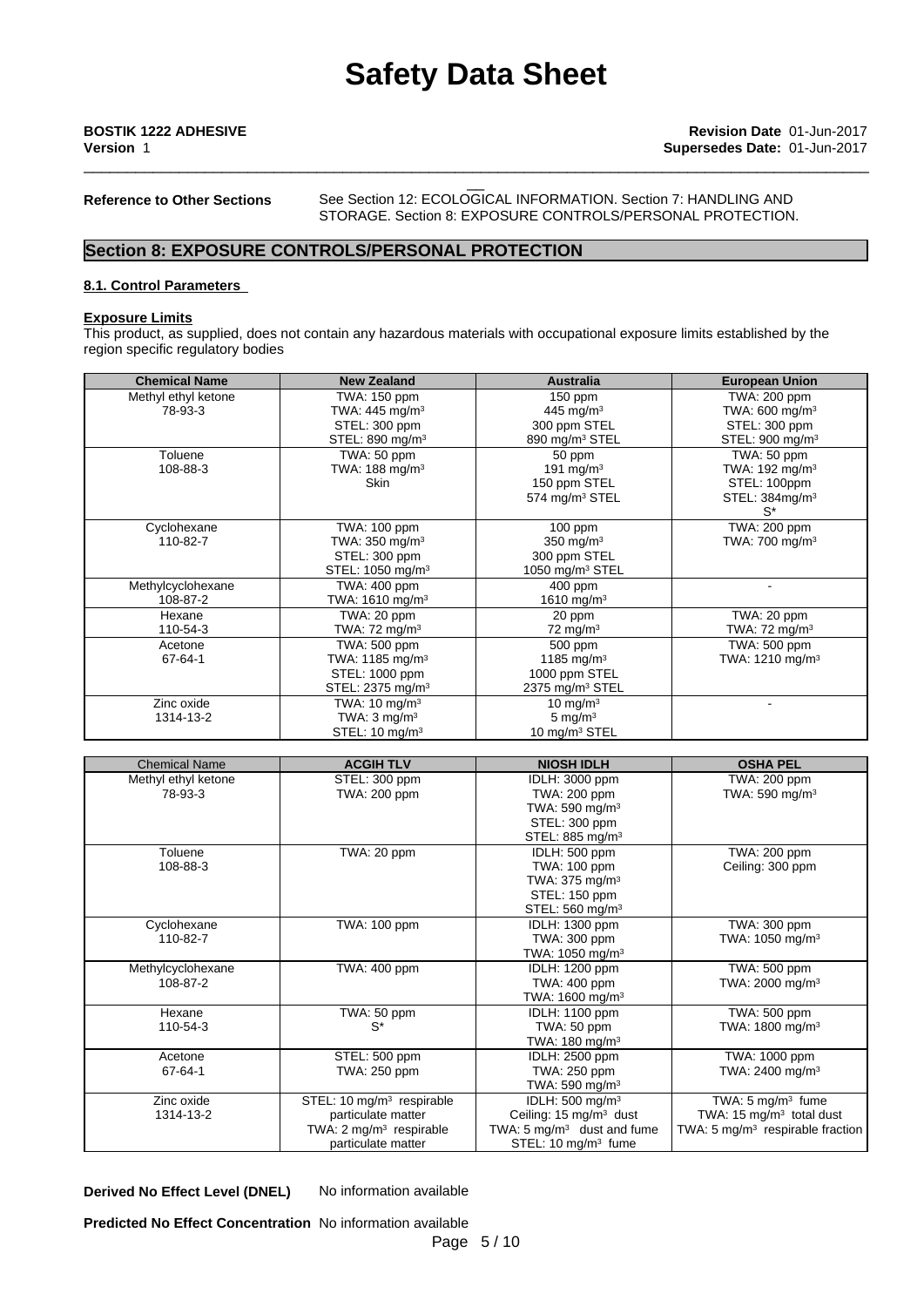| <b>BOSTIK 1222 ADHESIVE</b><br><b>Version 1</b> | Revision Date 01-Jun-2017<br>Supersedes Date: 01-Jun-2017                                                                                                                                                                                                                |
|-------------------------------------------------|--------------------------------------------------------------------------------------------------------------------------------------------------------------------------------------------------------------------------------------------------------------------------|
|                                                 |                                                                                                                                                                                                                                                                          |
| (PNEC)                                          |                                                                                                                                                                                                                                                                          |
| <b>Other Information</b>                        | No information available                                                                                                                                                                                                                                                 |
| 8.2. Exposure Controls                          |                                                                                                                                                                                                                                                                          |
| <b>Engineering Controls</b>                     | Ensure adequate ventilation, especially in confined areas.                                                                                                                                                                                                               |
| <b>PPE - Personal Protection Equipment</b>      |                                                                                                                                                                                                                                                                          |
| <b>Eye/Face Protection</b>                      | Wear safety glasses with side shields (or goggles).                                                                                                                                                                                                                      |
| <b>Skin and Body Protection</b>                 | Wear suitable protective clothing. No special technical protective measures are<br>necessary under normal conditions.                                                                                                                                                    |
| <b>Hand Protection</b>                          | Wear suitable chemical resistant gloves. The selection of suitable gloves does not only<br>depend on the material, but also on further marks of quality and various manufacturers.                                                                                       |
| <b>Respiratory Protection</b>                   | No protective equipment is needed under normal use conditions. Respiratory protection<br>required in insufficiently ventilated working areas and during spraying. An air-fed mask,<br>or for short periods of work, a combination of professional filter is recommended. |
| <b>General Hygiene</b><br><b>Considerations</b> | Do not eat, drink or smoke when using this product. Wash hands thoroughly after<br>handling. Avoid contact with skin, eyes or clothing. Take off contaminated clothing and<br>wash before reuse.                                                                         |
|                                                 |                                                                                                                                                                                                                                                                          |

**Environmental Exposure Controls** Do not allow into any sewer, on the ground or into any body of water.

# **Section 9: PHYSICAL AND CHEMICAL PROPERTIES**

### **9.1. Information on Basic Physical and Chemical Properties**

Appearance **Viscous Liquid Odor** Solvent

**Explosive Properties** No information available **Oxidizing Properties** No information available **Property Remarks** • Method **Values Remarks** • Method **pH** No information available Not applicable **Melting Point/Freezing Point** No information available **Boiling Point** 50 °C / 122 °F **Flash Point approx -22 °C** / -7.6 °F **Evaporation Rate No information available**<br> **Elammability (solid, gas)** No information available **Note applicable for liquids Flammability** (solid, gas) **Flammability Limit in Air Upper Flammability Limit** 8.8<br> **Lower Flammability Limit** 1.3 **Lower Flammability Limit Vapor Pressure** No information available **Vapor Density**<br> **Relative Density**<br>  $0.88$ <br> **Relative Density**<br>  $0.88$ **Relative Density** 0.88<br> **Water Solubility Density** Partially soluble **Water Solubility <b>Partially soluble**<br> **Solubility in Other Solvents** No information available **Solubility in Other Solvents<br>
<b>Partition Coefficient Autoignition Temperature Decomposition Temperature** No information available<br>**Kinematic Viscosity** No information available **Kinematic Viscosity<br>Dynamic Viscosity** 

**9.2. Other Information Softening Point**<br> **Molecular Weight** No information available<br>
No information available **Solvent Content (%)** No information available **Solid Content (%)** approx 25 **Density** No information available **Bulk Density** No information available **VOC** > 500

**Color Color** Light yellow or brown **Odor Threshold** No information available

No information available<br>No information available **No information available** 

**No information available**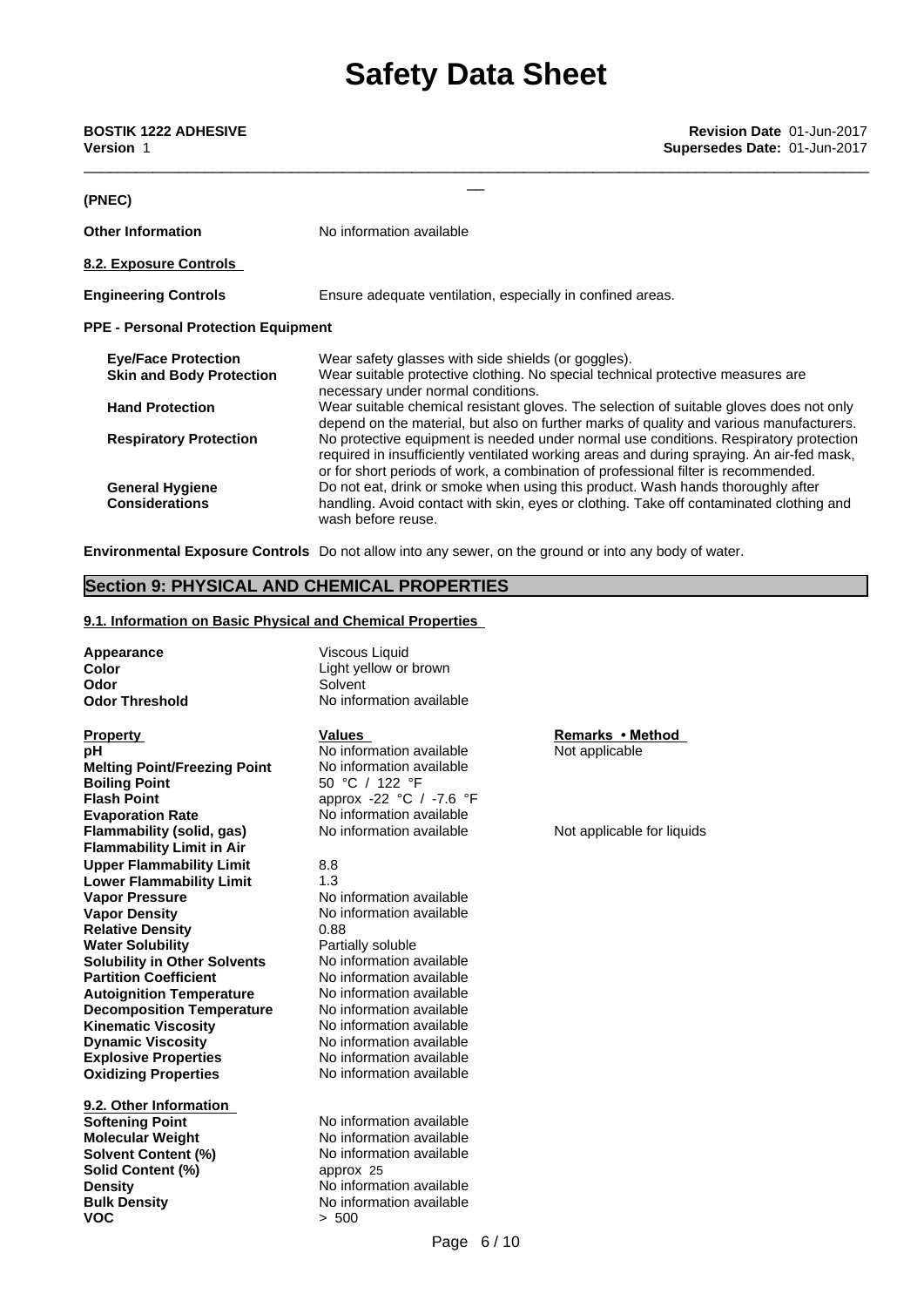# **Section 10: STABILITY AND REACTIVITY**

| 10.1. Reactivity                                                        |                                                                |
|-------------------------------------------------------------------------|----------------------------------------------------------------|
| <b>Reactivity</b>                                                       | Stable under recommended storage conditions.                   |
| <b>10.2. Chemical Stability</b>                                         |                                                                |
| <b>Stability</b>                                                        | Stable under recommended storage conditions                    |
| 10.3. Possibility of Hazardous Reactions                                |                                                                |
| <b>Possibility of Hazardous Reactions None under normal processing.</b> |                                                                |
| <b>Hazardous Polymerization</b>                                         | None under normal processing.                                  |
| 10.4. Conditions to Avoid                                               |                                                                |
| <b>Conditions to Avoid</b>                                              | Keep away from heat, sparks and flames. Protect from moisture. |
| 10.5. Incompatible Materials                                            |                                                                |
| <b>Incompatible Materials</b>                                           | Strong acids and bases.                                        |
| 10.6. Hazardous Decomposition Products                                  |                                                                |
| <b>Hazardous Decomposition</b><br><b>Products</b>                       | Carbon oxides.                                                 |

# **Section 11: TOXICOLOGY INFORMATION**

# **11.1. Information on Toxicological Effects**

### **Acute Toxicity**

**Product Information** Product does not present an acute toxicity hazard based on known or supplied information. **Inhalation** No Data Available. **Eye contact** No Data Available. **Skin Contact** No Data Available. **Ingestion** No Data Available.

### **Numerical measures of toxicity**

### **Unknown acute toxicity**

3.675165 % of the mixture consists of ingredient(s) of unknown acute oral toxicity

17.160165 % of the mixture consists of ingredient(s) of unknown acute dermal toxicity

26.249885 % of the mixture consists of ingredient(s) of unknown acute inhalation toxicity (gas)

53.523165 % of the mixture consists of ingredient(s) of unknown acute inhalation toxicity (vapor)

33.472005 % of the mixture consists of ingredient(s) of unknown acute inhalation toxicity (dust/mist)

| <b>Chemical Name</b>           | Oral LD50             | <b>Dermal LD50</b>           | <b>Inhalation LC50</b>               |
|--------------------------------|-----------------------|------------------------------|--------------------------------------|
| Methyl ethyl ketone<br>78-93-3 | $= 2483$ mg/kg (Rat)  | $= 5000$ mg/kg (Rabbit)      | $= 11700$ ppm (Rat) 4 h              |
| Toluene<br>108-88-3            | $= 2600$ mg/kg (Rat)  | $= 12000$ mg/kg (Rabbit)     | > 20 mg/L (Rat) 4 h                  |
| Cyclohexane<br>110-82-7        | $= 12705$ mg/kg (Rat) | $>$ 2000 mg/kg (Rabbit)      | $= 13.9$ mg/L (Rat) 4 h              |
| Methylcyclohexane<br>108-87-2  | $>$ 3200 mg/kg (Rat)  | >2920 mg/Kg bw (rat) 24 hour | >23 mg/l (vapour) (Rat- OECD<br>403) |
| Hexane<br>110-54-3             | $= 25$ g/kg (Rat)     | $=$ 3000 mg/kg (Rabbit)      | $= 48000$ ppm (Rat) 4 h              |
| Acetone                        | $= 5800$ mg/kg (Rat)  | $>15800$ mg/Kg (rat)         | $= 79$ mg/l(Rat) 4 h                 |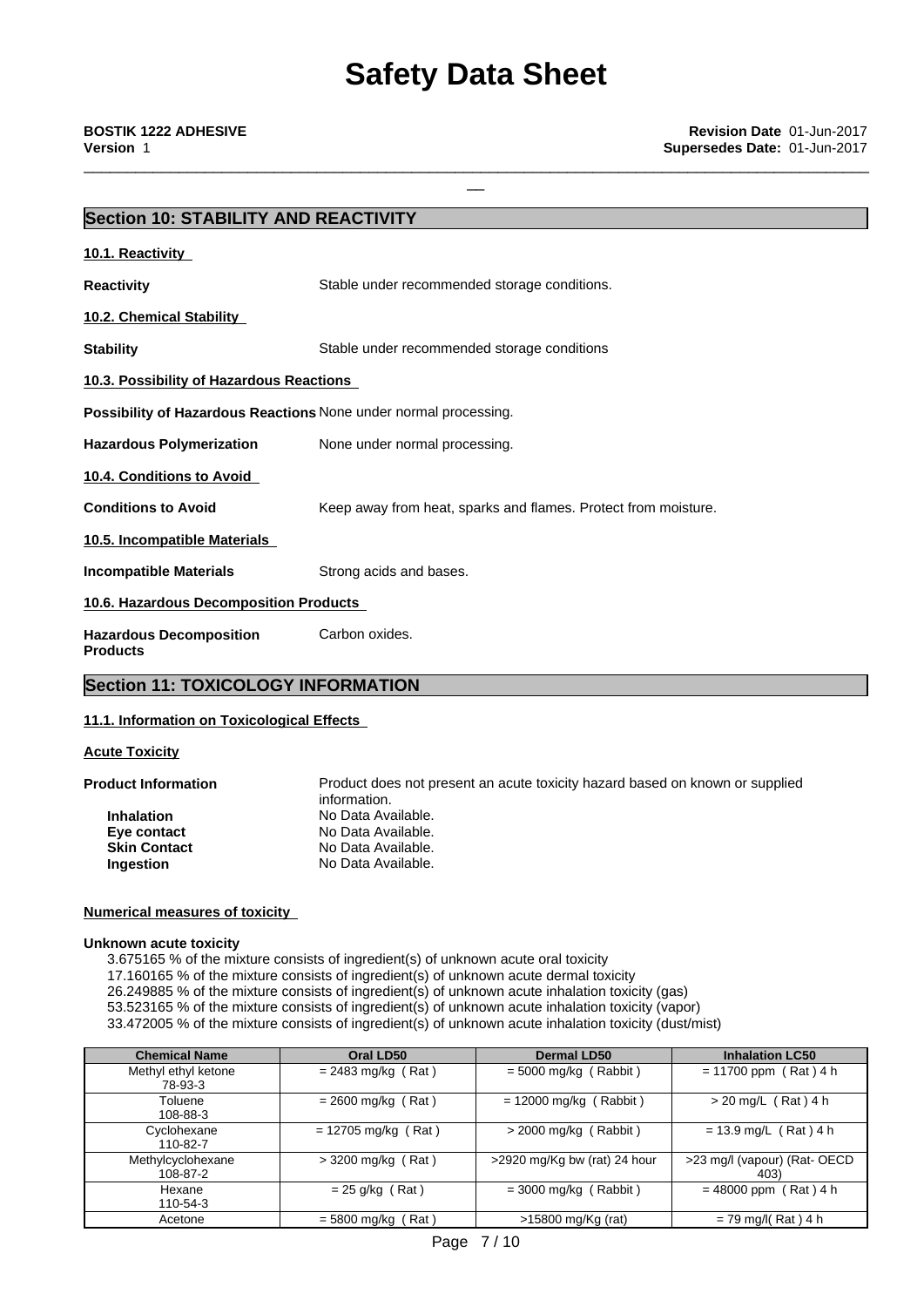| 67-64-1    |                     |                     |
|------------|---------------------|---------------------|
| Zinc oxide | ً Rat<br>5000 mg/kg | LC50 (4h) >5.7 mg/l |
| 1314-13-2  |                     |                     |

# **Delayed and Immediate Effects as well as Chronic Effects from Short and Long-term Exposure**

| <b>Skin Corrosion/Irritation</b><br>Serious Eye Damage/Eye Irritation No information available.<br><b>Sensitization</b><br><b>Germ Cell Mutagenicity</b><br><b>Reproductive Toxicity</b><br><b>STOT - Single Exposure</b><br><b>STOT - Repeated Exposure</b><br><b>Target Organ Effects</b> | No information available.<br>No information available.<br>No information available.<br>Product is or contains a chemical which is a known or suspected reproductive hazard.<br>No information available.<br>No information available.<br>Central nervous system, Eyes, Kidney, Liver, Peripheral Nervous System (PNS), |
|---------------------------------------------------------------------------------------------------------------------------------------------------------------------------------------------------------------------------------------------------------------------------------------------|------------------------------------------------------------------------------------------------------------------------------------------------------------------------------------------------------------------------------------------------------------------------------------------------------------------------|
| <b>Aspiration Hazard</b><br>Carcinogenicity                                                                                                                                                                                                                                                 | Respiratory system, Skin.<br>No information available.<br>No information available.                                                                                                                                                                                                                                    |

| <b>Chemical Name</b>                  | IARC    | China                                              | Japan |
|---------------------------------------|---------|----------------------------------------------------|-------|
| Toluene                               | Group 3 |                                                    |       |
| <b>IARC</b> (International Agency for | Group 3 | د Not Classifiable as to Carcinogenicity in Humans |       |

**IARC (International Agency for Research on Cancer)**

# **Section 12: ECOLOGICAL INFORMATION**

# **12.1. Toxicity**

### **Ecotoxicity**

# **Product Information**

Toxic to aquatic life with long lasting effects.

### **Component Information**

Data obtained on the component(s) include

| <b>Chemical Name</b> | <b>Algae/Aquatic Plants</b>       | <b>Fish</b>                         | <b>Crustacea</b>                  |
|----------------------|-----------------------------------|-------------------------------------|-----------------------------------|
| Methyl ethyl ketone  | EC50=1972 mg/l                    | LC50 96 h 3130 - 3320 mg/L          | EC50 48 h > 308 mg/L (Daphnia     |
| 78-93-3              | (Pseudokirchneriella subcapitata) | (Pimephales promelas                | magna)                            |
|                      |                                   | flow-through)                       |                                   |
| Toluene              | EC50 72 h = 12.5 mg/L             | LC50 96 h 5.89 - 7.81 mg/L          | EC50 48 h 5.46 - 9.83 mg/L        |
| 108-88-3             | (Pseudokirchneriella subcapitata) | (Oncorhynchus mykiss                | (Daphnia magna Static) EC50 48 h  |
|                      |                                   | flow-through) LC50 96 h = $5.8$     | $= 11.5$ mg/L (Daphnia magna)     |
|                      |                                   | mg/L (Oncorhynchus mykiss           |                                   |
|                      |                                   | semi-static)                        |                                   |
| Cyclohexane          | EC50 72 h > 9.3 mg/L              | LC50 96 h 23.03 - 42.07 mg/L        | EC50 24 h > 400 mg/L (Daphnia     |
| 110-82-7             | (Pseudokirchnerella subcapitata)  | (Pimephales promelas static) LC50   | magna)                            |
|                      |                                   | 96 h 48.87 - 68.76 mg/L (Poecilia   |                                   |
|                      |                                   | reticulata static) LC50 96 h 3.96 - |                                   |
|                      |                                   | 5.18 mg/L (Pimephales promelas      |                                   |
|                      |                                   | flow-through) LC50 96 h 24.99 -     |                                   |
|                      |                                   | 44.69 mg/L (Lepomis macrochirus     |                                   |
|                      |                                   | static)                             |                                   |
| Methylcyclohexane    | 10 mg/l (Pseudokirchneriella      | 2.07 mg/l (Oryzias latipes)         | 3 mg/l (Daphnia magna - OECD      |
| 108-87-2             | subcapitata - OECD 201)           |                                     | 202)                              |
| Hexane               |                                   | LC50 96 h 2.1 - 2.98 mg/L           | EC50 24 h > 1000 mg/L (Daphnia    |
| 110-54-3             |                                   | (Pimephales promelas                | magna)                            |
|                      |                                   | flow-through)                       |                                   |
| Acetone              |                                   | LC50 96 h 4.74 - 6.33 mL/L          | EC50 48 h 10294 - 17704 mg/L      |
| 67-64-1              |                                   | (Oncorhynchus mykiss)               | (Daphnia magna Static)            |
| Zinc oxide           | LC 50 (72Hr) 0.136 mg/L           | LC50 (96h) = $0.7$ mg/L Fish (Danio | LC 50 (48Hr) = $0.5 \text{ mg/l}$ |
| 1314-13-2            |                                   | rerio)                              | (Ceriodaphnia dubia)              |

# **12.2. Persistence and Degradability**

No information available.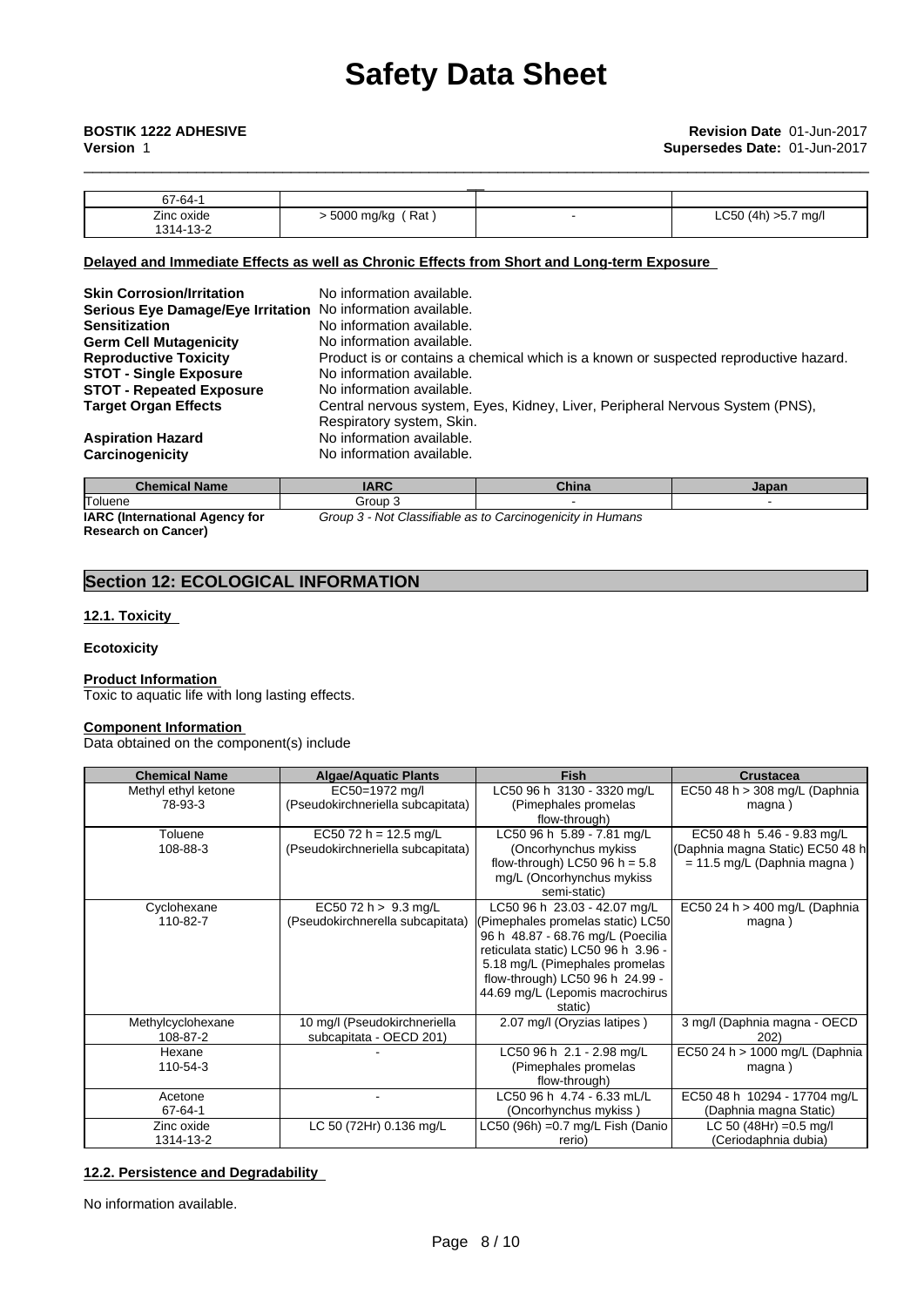### **12.3. Bioaccumulative Potential**

No information available.

### **12.4. Mobility in Soil**

No information available.

### **12.5. Results of PBT and vPvB Assessment**

The components in this formulation do not meet the criteria for classification as PBT or vPvB.

.

### **12.6. Other Adverse Effects**

No information available. **Endocrine Disruptor Information**

# **Section 13: DISPOSAL CONSIDERATIONS**

### **13.1. Waste Treatment Methods**

**Waste from Residues/Unused Products**

Disposal should be in accordance with applicable regional, national and local laws and regulations.

**Contaminated Packaging** Improper disposal or reuse of this container may be dangerous and illegal.

# **Section 14: TRANSPORTATION INFORMATION**

| <b>IMDG</b>                    |                                                            |
|--------------------------------|------------------------------------------------------------|
| <b>UN/ID No</b>                | UN1133                                                     |
| <b>Proper Shipping Name</b>    | Adhesives                                                  |
| <b>Hazard Class</b>            | 3                                                          |
| <b>Packing Group</b>           | Ш                                                          |
| EmS-No                         | $F-E$ , S-D                                                |
| <b>Limited Quantity (LQ)</b>   | 5 L                                                        |
| <b>Description</b>             | UN1133, Adhesives, 3, II, (-22°C c.c.)                     |
| <b>IATA</b>                    |                                                            |
| <b>UN/ID No</b>                | <b>UN1133</b>                                              |
| <b>Proper Shipping Name</b>    | Adhesives                                                  |
| <b>Hazard Class</b>            | 3                                                          |
| <b>Packing Group</b>           | Ш                                                          |
| <b>ERG Code</b>                | 3L                                                         |
| <b>Limited Quantity (LQ)</b>   | 1 L                                                        |
| <b>Special Provisions</b>      | A3                                                         |
| <b>Description</b>             | UN1133, Adhesives, 3, II                                   |
| <b>ADR</b>                     |                                                            |
| <b>UN/ID No</b>                | <b>UN1133</b>                                              |
| <b>Proper Shipping Name</b>    | Adhesives, Environmentally Hazardous                       |
| <b>Hazard Class</b>            | 3                                                          |
| <b>Hazard Labels</b>           | 3                                                          |
| <b>Packing Group</b>           | Ш                                                          |
| <b>Description</b>             | UN1133, Adhesives, Environmentally Hazardous, 3, II, (D/E) |
| <b>Environmental Hazard</b>    | yes                                                        |
| <b>Limited Quantity (LQ)</b>   | 5 L                                                        |
| <b>Special Provisions</b>      | 640C                                                       |
| <b>Classification Code</b>     | F1                                                         |
| <b>Tunnel Restriction Code</b> | (D/E)                                                      |